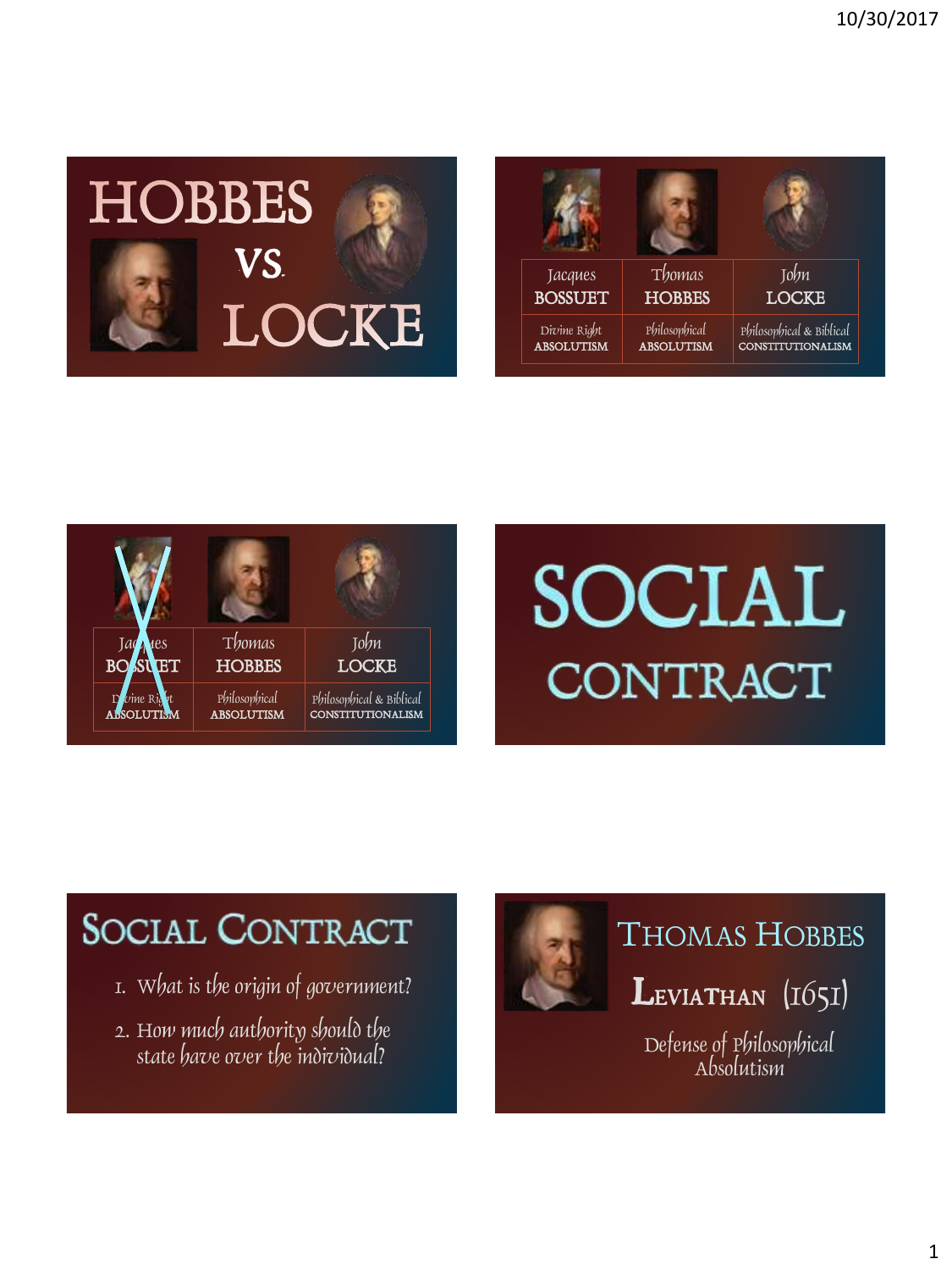





# bellum omnium contra omnes







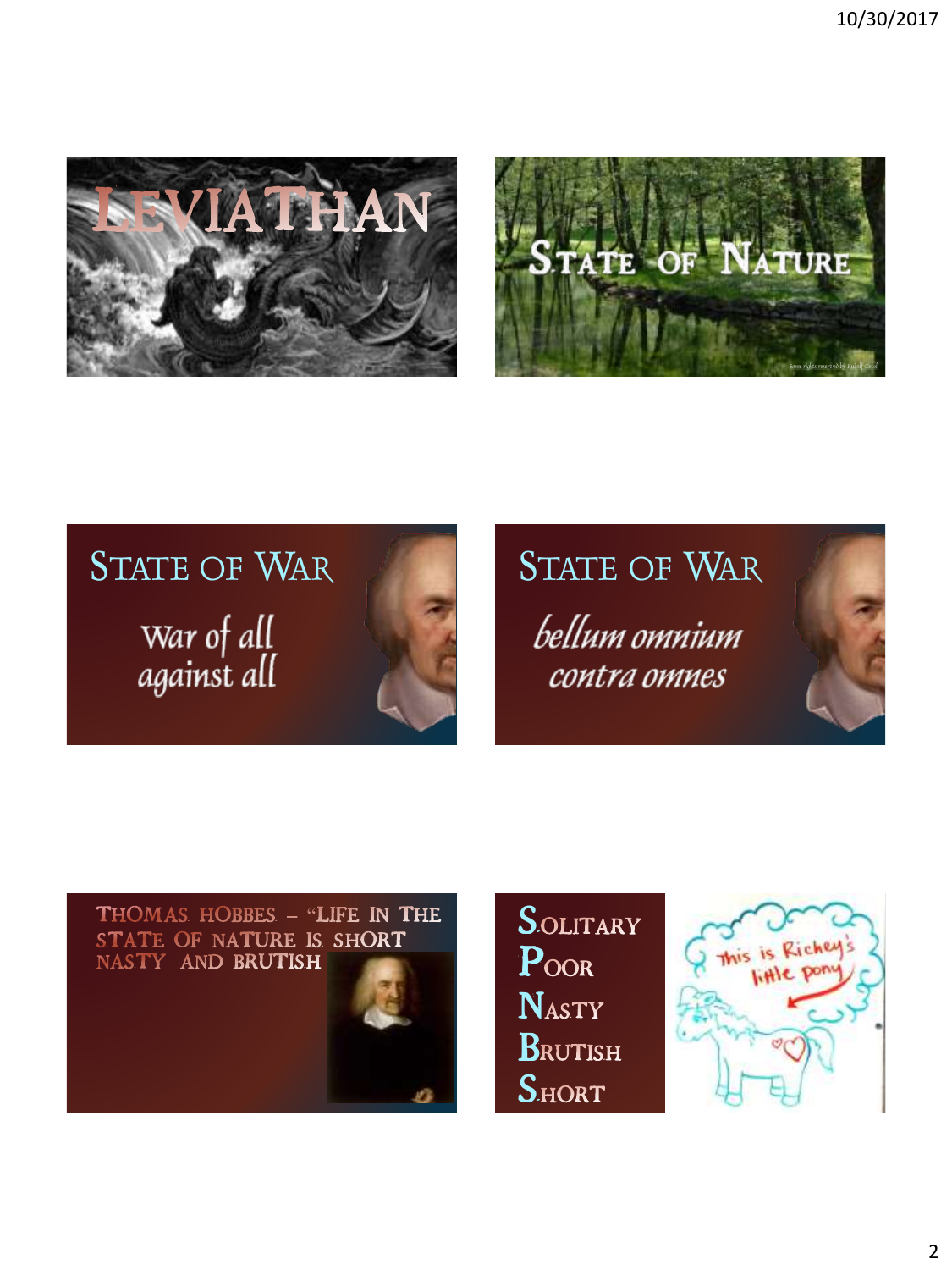







BEHOLD, THE HOPE OF HIM IS IN VAIN: SHALL NOT ONE BE CAST DOWN EVEN AT THE SIGHT OF HIM?

NONE IS SO FIERCE THAT DARE STIR HIM UP: WHO THEN IS ABLE TO STAND BEFORE ME?

#### OUT OF HIS MOUTH GO BURNING LAMPS, AND SPARKS OF FIRE LEAP OUT.

OUT OF HIS NOSTRILS GOETH SMOKE, AS OUT OF A SEETHING POT OR CALDRON.

### HIS HEART IS AS FIRM AS A STONE…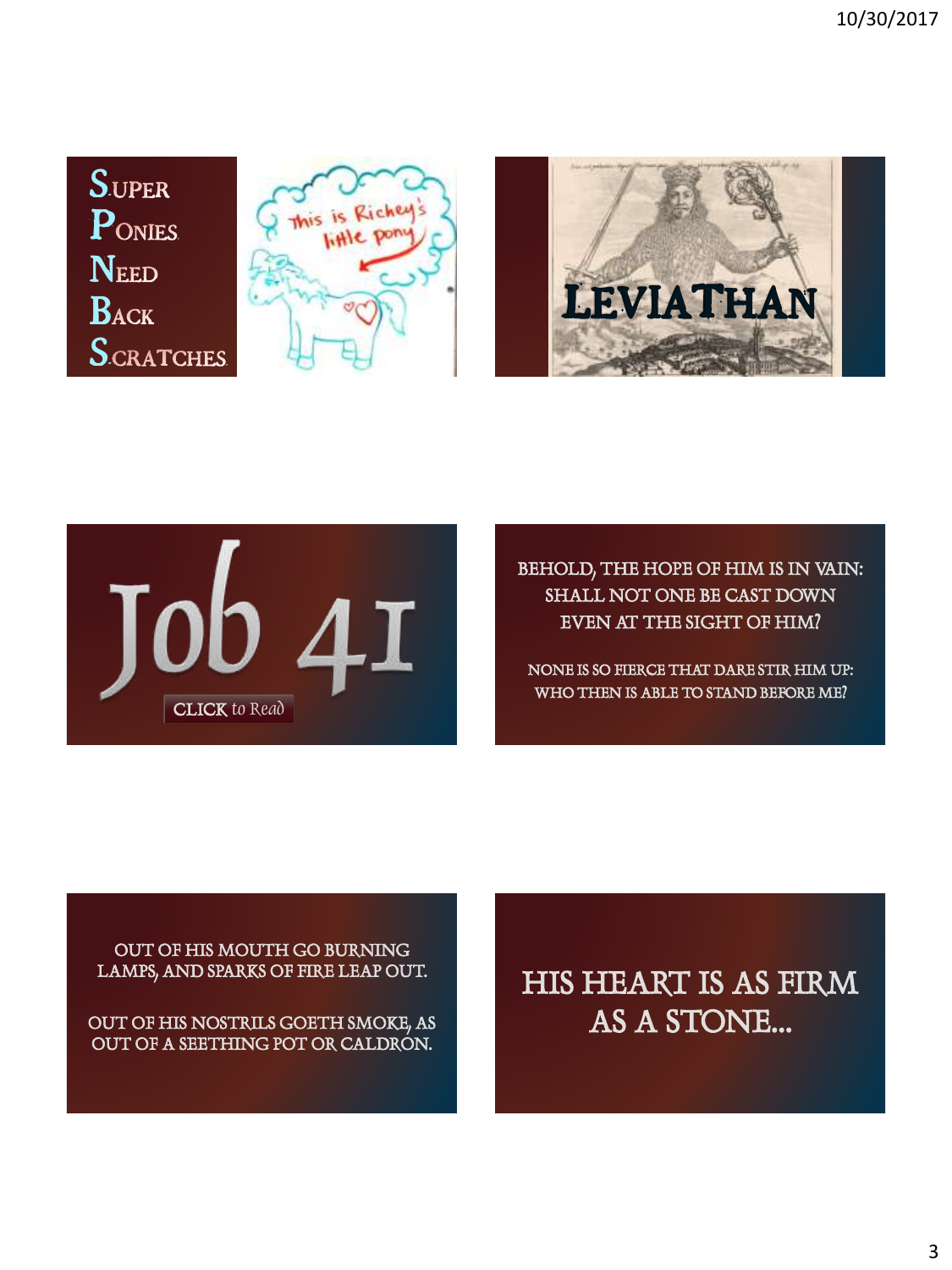## **LEVIATHAN**



A ruler should be powerful enough to be beyond challenge.



# **HUMAN** NATURE





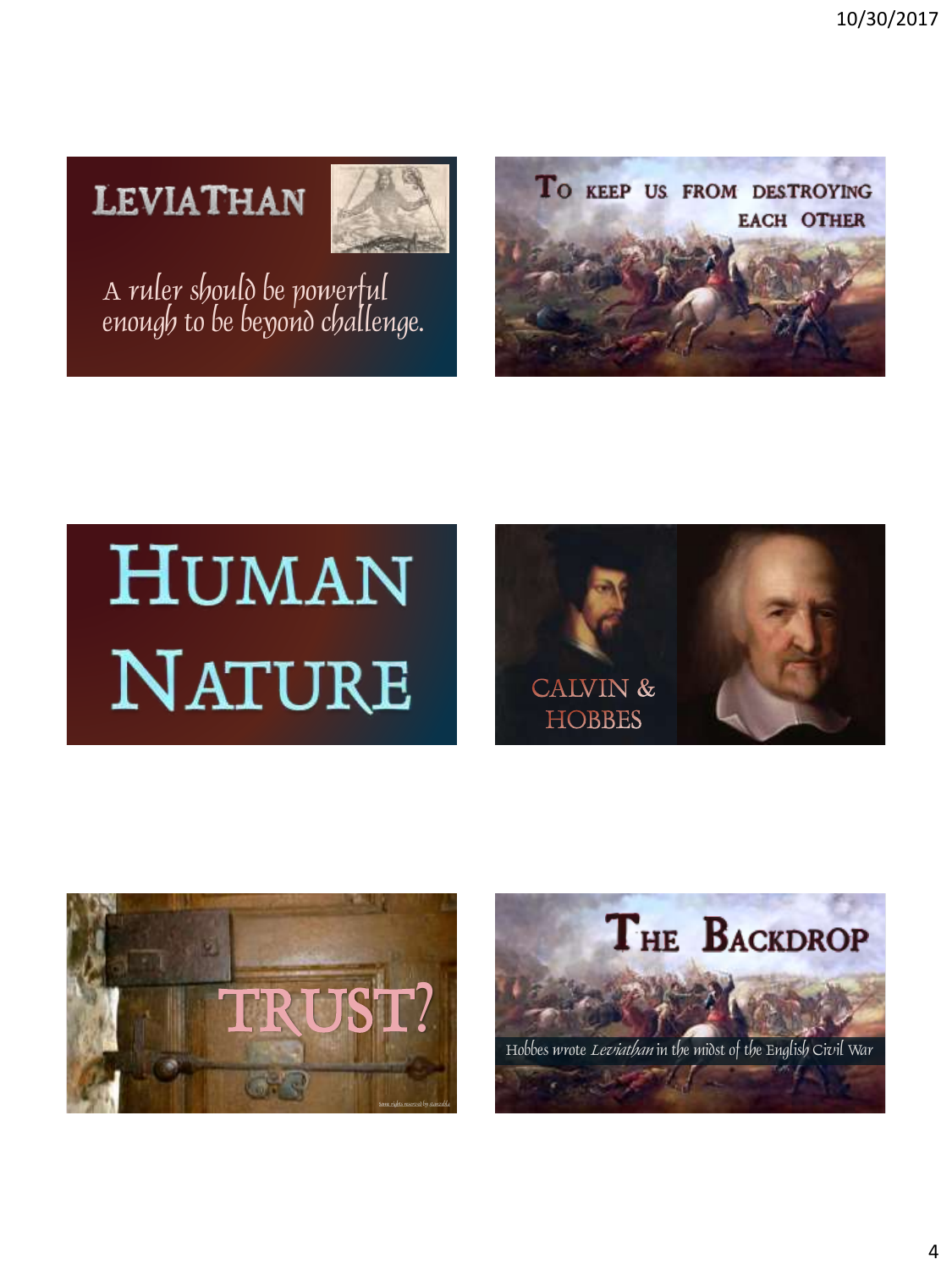## JOHN LOCKE

Two TREATISES OF GOVERNMENT (1689)

Defense of Constitutionalism





## **LIFE LIBERTY** PROPERTY



### **JOHN LOCKE - NATURAL** RIGHTS AND LIMITED **GOVERNMENT**



### LOCKE'S SOCIAL CONTRACT

- People agree to obey and follow the ruler
- 2. Ruler agrees to protect the people and their natural rights
- 3. If the ruler abuses the people -> he has broken the agreement/contract -> he can be legitimately replace
- Locke provides legal/philosophical justification for revolution